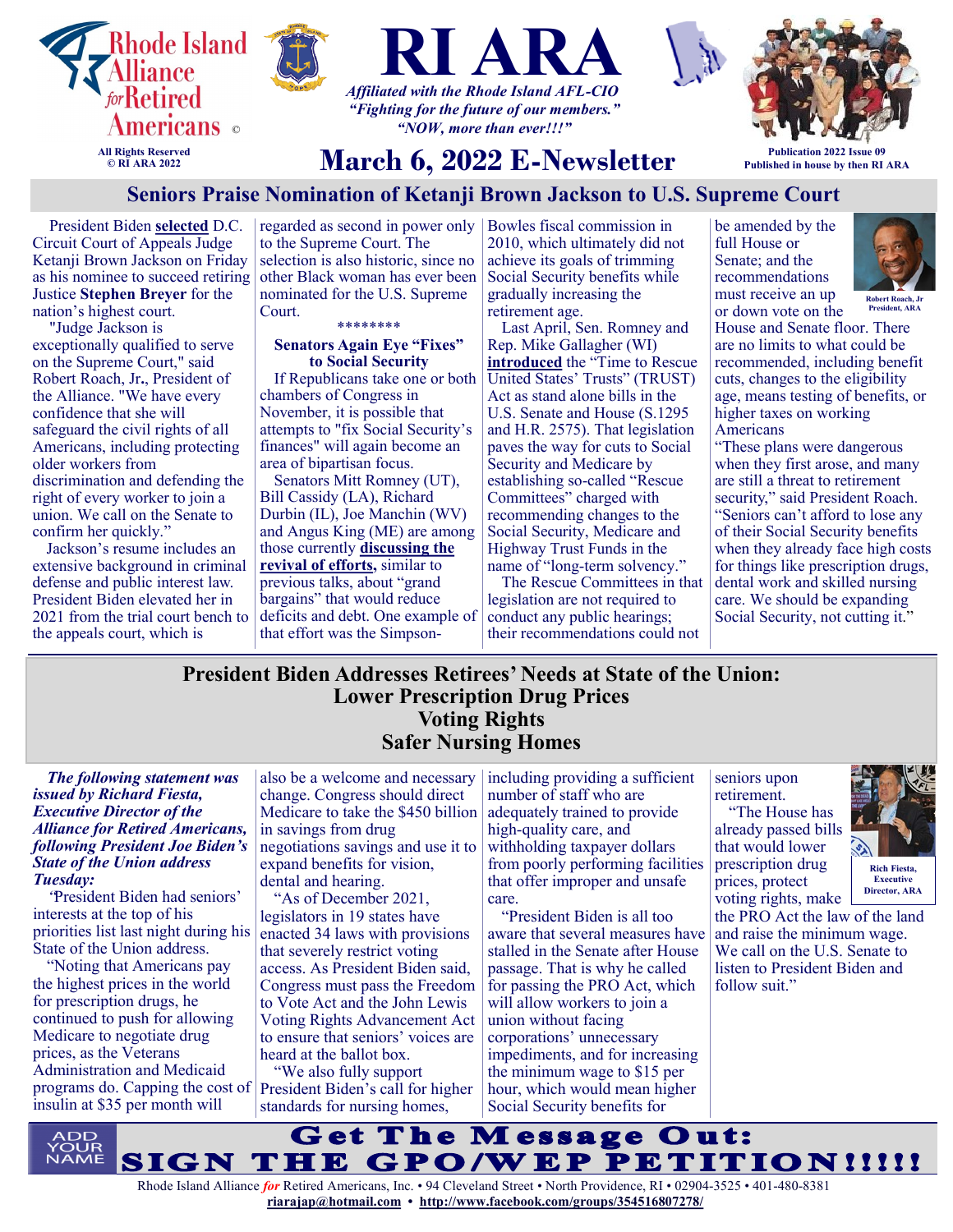# **2022: Congress should scrap the Social security cap**

On February 23, millionaires in the US received a late Valentine. They stopped paying into Social Security for the rest of 2022 because they had hit the cap on payroll contributions, even though the vast majority of working Americans pay in to Social Security throughout the year. To bring fairness to Social Security payroll contributions, it's time to scrap the cap.

Social Security is the most successful government program in history, with overwhelming support from Democrats and Republicans alike. A 2017 **[Pew](http://www.people-press.org/2017/04/24/how-republicans-and-democrats-view-federal-spending/)  [Research Center](http://www.people-press.org/2017/04/24/how-republicans-and-democrats-view-federal-spending/)** poll found that 86% of Republicans and 95% of Democrats supported keeping or increasing current spending on Social Security.

In 2022, Americans with **[wages over \\$147,000](https://www.ssa.gov/news/press/factsheets/colafacts2022.pdf)** stop contributing into Social Security. (In 2021, the cap was

\$142,800.) Consequently, the small fraction of people earning more

than \$147,000 pay a lower tax rate for Social Security than everyone else. Someone earning \$1 million a year pays an effective Social Security tax rate of only 0.8 percent as compared to most Americans who pay a Social Security tax rate of 6.2 percent.

Today, more than nine out of ten Americans (94 percent) contribute all year long into Social Security. They bear a greater burden for contributing to Social Security than millionaires. If the wealthiest Americans contributed to Social Security throughout the year, just as other Americans, the Social Security trust funds would have \$1.4 trillion more. More than 18 percent of wage  $\vert$  with inflation overall.



not be subject to the Social Security tax

over the next ten years. In 1983, 10 percent of wage income was not subject to the tax. As the gap between wealthy and poor has grown in the US, **[more income of the](https://cepr.net/the-impact-of-upward-redistribution-on-social-security-solvency-2020-update/)  [wealthy has been shielded](https://cepr.net/the-impact-of-upward-redistribution-on-social-security-solvency-2020-update/)  [from the Social Security tax](https://cepr.net/the-impact-of-upward-redistribution-on-social-security-solvency-2020-update/)**.

Social Security is a lifeline for most retirees and their families, providing critical retirement security, **[an average](https://justcareusa.org/social-security-benefits-will-increase-nearly-6-percent-in-2022/)  [annual benefit of \\$19,884](https://justcareusa.org/social-security-benefits-will-increase-nearly-6-percent-in-2022/)**. It currently replaces about 40 percent of people's preretirement income. Social Security's importance is all the greater today as a retirement crisis looms. But, Social Security benefits have been shrinking relative to earnings. Social Security benefits increase

#### income is projected to But **[inflationary](https://justcareusa.org/social-security-benefits-barely-rising-in-2017/)**

**[adjustments](https://justcareusa.org/social-security-benefits-barely-rising-in-2017/)** have not kept up with the rise in health care costs facing retirees and others receiving Social Security benefits. Economist **[Dean](http://cepr.net/blogs/cepr-blog/time-to-increase-social-security-benefits-for-low-and-moderate-wage-earners)  [Baker](http://cepr.net/blogs/cepr-blog/time-to-increase-social-security-benefits-for-low-and-moderate-wage-earners)** has proposed changing the formula for calculating benefits so that it is in line with expenses.

We are the wealthiest nation in the world at the wealthiest moment in our history. We can afford to expand Social Security and increase Social Security benefits for low and moderate workers.

Check out

this **[calculator](https://cepr.net/ss-payroll-tax-2022/)** from the Center on Economic and Policy Rights to see the last day millionaires are subject to Social Security taxes. **[Watch the "Just Scrap](https://www.bing.com/videos/search?q=scrap+the+cap+we%27re+movin+in&qpvt=scrap+the+cap+we%27re+movin+in&view=detail&mid=4C9CCEE2DDCD2530A9A54C9CCEE2DDCD2530A9A5&&FORM=VRDGAR&ru=%2Fvideos%2Fsearch%3Fq%3Dscrap%2Bthe%2Bcap%2Bwe%2527re%2Bmovin%2Bin%26qpvt%3Dsc)  [The Cap \(We're Movin In\)"](https://www.bing.com/videos/search?q=scrap+the+cap+we%27re+movin+in&qpvt=scrap+the+cap+we%27re+movin+in&view=detail&mid=4C9CCEE2DDCD2530A9A54C9CCEE2DDCD2530A9A5&&FORM=VRDGAR&ru=%2Fvideos%2Fsearch%3Fq%3Dscrap%2Bthe%2Bcap%2Bwe%2527re%2Bmovin%2Bin%26qpvt%3Dsc)  [video](https://www.bing.com/videos/search?q=scrap+the+cap+we%27re+movin+in&qpvt=scrap+the+cap+we%27re+movin+in&view=detail&mid=4C9CCEE2DDCD2530A9A54C9CCEE2DDCD2530A9A5&&FORM=VRDGAR&ru=%2Fvideos%2Fsearch%3Fq%3Dscrap%2Bthe%2Bcap%2Bwe%2527re%2Bmovin%2Bin%26qpvt%3Dsc)**

#### **Senate Working on Bill to Lower Insulin Cost**

Senate Majority Leader Chuck Schumer (D-N.Y.) has announced that legislation to lower the cost of insulin will be a priority in that chamber in the next few weeks.

The bill under consideration would cap consumers' out-ofpocket insulin costs at \$35 per month without changing the price drug makers charge for insulin.

This is an effort on the part of the Democratic leadership to get like this idea. Some say the

some kind of drug reduction legislation through Congress this year because their more comprehensive bill that would empower the government to negotiate with drug makers to reduce consumers' prices, limit year-to-year increases in the cost of medicines, and cap out-ofpocket costs is tied up in the Senate.

However, not all Democrats

insulin bill simply isn't enough to lower Americans' drug costs in a meaningful way. The bill would cap consumers' out-of-pocket insulin costs at \$35 per month without changing the price drug makers charge for insulin.

They believe that passing bills to cap copays on an individual basis will simply shift costs and lead to higher premiums and taxes for consumers and that by creating a partial solution it

would take away from the mission to create a complete solution.

The purpose of trying to pass the insulin cost cap alone is meant to test whether it can get bipartisan support in coming weeks. It is expected that no Republicans will support legislation to lower overall drug costs, but Democrats are hoping they can get ten Republican to support the bill to lower insulin costs.

#### **Social Security Declined By More Than \$31 Billion for the First Time in 40 Years**

A worrying trend has begun to take shape in Social Security's cash reserves. For the first time since 1982, Social Security's investments have actually lost more than they have brought Social Security's investments operate much like any traditional balance sheet. Each year, total revenue is determined in the form of the **[taxes taken out of our](https://www.gobankingrates.com/retirement/social-security/social-security-taxes-secure-gig-workers-retirement/?utm_campaign=1157241&utm_source=msn.com&utm_content=5&utm_medium=rss)  [paychecks](https://www.gobankingrates.com/retirement/social-security/social-security-taxes-secure-gig-workers-retirement/?utm_campaign=1157241&utm_source=msn.com&utm_content=5&utm_medium=rss)** every two weeks. Social Security is funded through **[payroll tax dollars,](https://www.gobankingrates.com/retirement/social-security/calculate-social-security-tax-rate/?utm_campaign=1157241&utm_source=msn.com&utm_content=6&utm_medium=rss)** and since 1982, one year before its last major bipartisan overhaul, the program has

consistently brought in more revenue every year than it has paid out. From then until 2020, Social Security's assets have increased from \$25 billion to almost \$3 trillion.

Since the onset of the pandemic, though, things have shifted dramatically. An already -aging baby boomer population and global pandemic were enough of an impetus for a **[massive wave of resignations](https://www.gobankingrates.com/retirement/social-security/early-retirement-social-security-benefits-didnt-factor-subset-pandemic-retirees/?utm_campaign=1157241&utm_source=msn.com&utm_content=7&utm_medium=rss)  [and early](https://www.gobankingrates.com/retirement/social-security/early-retirement-social-security-benefits-didnt-factor-subset-pandemic-retirees/?utm_campaign=1157241&utm_source=msn.com&utm_content=7&utm_medium=rss)  [retirements](https://www.gobankingrates.com/retirement/social-security/early-retirement-social-security-benefits-didnt-factor-subset-pandemic-retirees/?utm_campaign=1157241&utm_source=msn.com&utm_content=7&utm_medium=rss)** beginning in late

2020. This sudden pressure on distributions was enough to deplete Social Security cash

reserves so much that for the first time in its history, it's in the red. What's more, this rapid

depletion is only projected to get worse. The Board of Trustees for the Social Security Board expects Social Security's cash reserves could whittle down just to \$1.35 trillion in the next eight years. This only highlights how critical it is to have your own **[retirement](https://www.gobankingrates.com/category/retirement/planning/?utm_campaign=1157241&utm_source=msn.com&utm_content=10&utm_medium=rss)  [plan](https://www.gobankingrates.com/category/retirement/planning/?utm_campaign=1157241&utm_source=msn.com&utm_content=10&utm_medium=rss)** in place and adhere to it as you begin to age. For millions of Americans who have already retired, monthly Social Security checks are their **[main source of](https://www.gobankingrates.com/retirement/social-security/worst-states-to-live-on-just-social-security-check/?utm_campaign=1157241&utm_source=msn.com&utm_content=11&utm_medium=rss)  [income for basic](https://www.gobankingrates.com/retirement/social-security/worst-states-to-live-on-just-social-security-check/?utm_campaign=1157241&utm_source=msn.com&utm_content=11&utm_medium=rss)** 

**[necessities](https://www.gobankingrates.com/retirement/social-security/worst-states-to-live-on-just-social-security-check/?utm_campaign=1157241&utm_source=msn.com&utm_content=11&utm_medium=rss)** like food, shelter and medication. Without certainty that Social Security will be solvent for future generations, it's crucial to have other sources of income — such as a 401k, IRA or individual brokerage account — to draw on once you retire. This will hedge the risk of a shaky Social Security environment, but also toggle your tax obligations overall — not to mention take some of the enormous pressure off sustaining yourself through your later years.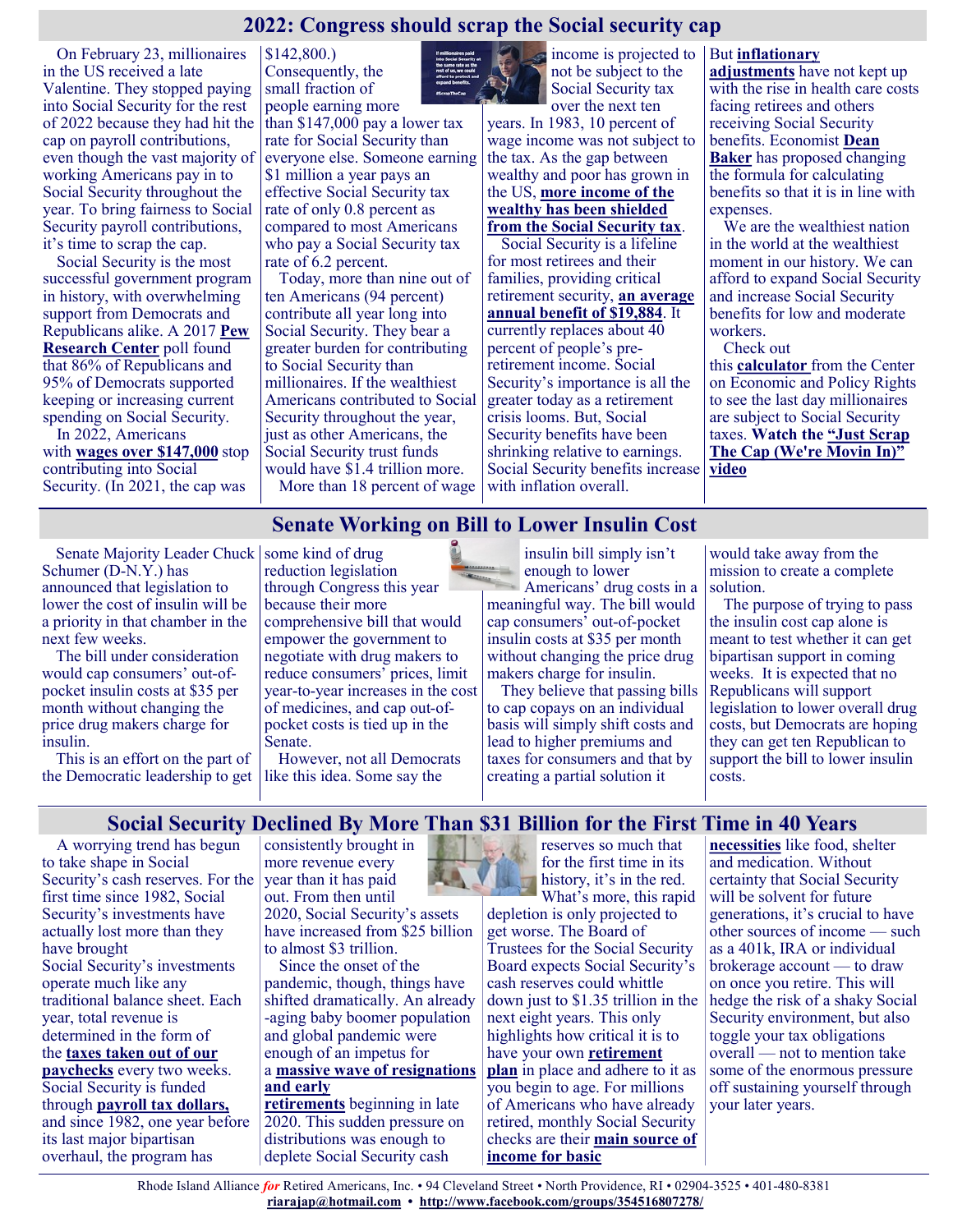#### **Medicare out-of-pocket costs**

Many if not most Americans breathe a sigh of relief when they are eligible to enroll in Medicare, as they should. Medicare guarantees good affordable coverage that is not available to almost anyone under 65. As good as Medicare is though, it does not offer comprehensive coverage but rather comes with sizable out -of-pocket costs.

A December 20221 AARP **[Public Policy Institute](https://www.aarp.org/content/dam/aarp/ppi/2021/12/medicare-beneficiaries-out-of-pocket-health-care-spending.doi.10.26419-2Fppi.00105.002.pdf)  [paper](https://www.aarp.org/content/dam/aarp/ppi/2021/12/medicare-beneficiaries-out-of-pocket-health-care-spending.doi.10.26419-2Fppi.00105.002.pdf)** provides the latest information on health care out-of -pocket costs for people in traditional Medicare. They include costs for premiums, deductibles, coinsurance, copays as well as the cost for critical health care services that Medicare still does not cover. Medicare does not cover hearing, dental and vision benefits nor does it cover long-term care.

The Public Policy Institute does not address out-of-pocket costs for people in Medicare

Advantage plans, explaining that "The analysis excludes people enrolled in Medicare Advantage plans because their personal spending data were not reliable." Don't trust Medicare Advantage plan claims about out-of-pocket costs for their enrollees until they make complete and accurate data available for independent analysis.

Based on what little data is available, Kaiser Family Foundation finds higher out-ofpocket costs for many people in poor health in Medicare Advantage than in traditional Medicare with supplemental coverage.

People in traditional Medicare now spend an average of \$6,168



on health care costs that Medicare does not pay for. Nearly half that amount goes towards the

cost of supplemental coverage, which picks up Medicare deductibles and coinsurance. About 27 percent of people's spending goes towards services Medicare does not pay for.

In 2018, 10 percent of people with Medicare had out-of-pocket costs of at least \$10,816. The top quarter of people with Medicare with the greatest spending averaged \$14,123. The bottom 25 percent of people who use the least amount of care spent an average of \$1,606.

People with Medicare spend the most money on long-term care services. People spent an average of \$22,953 out of pocket for a nursing home stay in 2018. Other sources of large out-ofpocket expenses were skilled nursing facilities, where out-ofpocket costs averaged \$2,216, dental care, for which people spent an average of \$924, and prescription drugs, for which expenses averaged \$703.

These out-of-pocket costs are particularly concerning when understood as a percentage of income. More than half of people with Medicare had annual incomes under \$26,200 in 2018. Out-of-pocket costs represent 16 percent or more of annual income for half of Americans with Medicare.

One in ten people with Medicare spent more than half their income (52 percent) or more on health care.

#### **Plan to fix Postal Service shifts retirees to Medicare, along with billions in costs**

A long-awaited bill to fix the nation's deteriorating mail service is on the verge of passage in the Senate, but it could come at the expense of an even bigger and more complicated problem: Medicare solvency.

The **[Postal Service Reform](https://www.congress.gov/bill/117th-congress/house-bill/3076)  [Act of 2022](https://www.congress.gov/bill/117th-congress/house-bill/3076)** would help shore up post office finances by ending the unusual and onerous legal requirement to fund 75 years of retirement health benefits in advance. In return, it would require future Postal Service retirees to enroll in Medicare.

According to **[the](https://www.cbo.gov/system/files/2022-02/hr3076_rules.pdf)  [Congressional Budget Office](https://www.cbo.gov/system/files/2022-02/hr3076_rules.pdf)**, the move could save the postal retirement and health programs about \$5.6 billion through 2031 while adding \$5.5 billion in costs to Medicare during that span,

and probably much more in later years. Considering the

massive size of Medicare — it spent \$926 billion in

2020 — the costs don't amount to much. That small financial impact, and the ongoing immediate crises with mail delivery, probably account for the strong bipartisan support the postal bill has received in Congress, with 120 Republicans joining Democrats to **[pass the](https://www.nytimes.com/2022/02/08/us/politics/postal-service-overhaul-house.html)  [bill in the House](https://www.nytimes.com/2022/02/08/us/politics/postal-service-overhaul-house.html)** on Feb. 8.

But late in the process, some lawmakers are raising alarms over the move, arguing that maybe Congress should look more carefully at the financial impact to Medicare's trust fund, which is expected to run dry in 2026.



"This bill simply shifts risk to Medicare recipients by adding billions of new costs to Medicare," Sen. Rick

Scott, R-Fla., said Feb. 14 in blocking requests on the Senate floor to expedite passage of the bill. Scott's objection delayed consideration of the bill until early March, after the Senate returns from its Presidents Day break.

Currently, Postal Service employees are covered by plans offered in the Federal Employees Health Benefits program. When they retire they have several choices for health care, including staying in their original plan or switching to Medicare as their primary coverage and having an FEHB plan serve as

supplementary coverage. About 20% of postal retirees do not sign up for Medicare, preferring their current federal plan. Under this legislation, they would have to switch to Medicare, but they would keep a new Postal Service version of the FEHB plan as secondary coverage.

Since the change wouldn't fully take effect until 2025, and the Congressional Budget Office's cost estimate doesn't capture a full decade, Scott wants to know the price tag for the next 10-and 20-year periods, as well as the specific impacts on the various components of Medicare, such as premiums for Medicare's Part D drug plan and the **[Part B program](https://www.medicare.gov/what-medicare-covers/what-part-b-covers)**, which covers a variety of outpatient services….**[Read More](https://www.npr.org/sections/health-shots/2022/02/24/1082248921/postal-service-reform-act-medicare)**

As covid restrictions are being lifted most of us are breathing a sigh of relief with the prospect that we can soon get back to "normal," whatever that new normal may look like. However, we need to keep in mind that covid is not gone. It is still here and there are still millions of Americans who are at serious risk if they should catch it.

As Kaiser Health News reports, "The Centers for Disease Control and Prevention has a strict definition of who is considered **[moderately or](https://www.cdc.gov/coronavirus/2019-ncov/vaccines/recommendations/immuno.html#:~:text=Many%20conditions%20and%20treatments%20can,or%20cancers%20of%20the%20blood)  [severely immunocompromised](https://www.cdc.gov/coronavirus/2019-ncov/vaccines/recommendations/immuno.html#:~:text=Many%20conditions%20and%20treatments%20can,or%20cancers%20of%20the%20blood)**, such as cancer patients undergoing active treatment and organ transplant recipients. Still, millions of other people are



**Covid May be Down, but It's Still Here** 

living with **[chronic](https://www.cdc.gov/coronavirus/2019-ncov/need-extra-precautions/people-with-medical-conditions.html)  [illnesses or](https://www.cdc.gov/coronavirus/2019-ncov/need-extra-precautions/people-with-medical-conditions.html)  [disabilities](https://www.cdc.gov/coronavirus/2019-ncov/need-extra-precautions/people-with-medical-conditions.html)** that also

make them especially susceptible to the disease. Though vulnerability differs based on each person and their health condition — and can depend on circumstances catching covid is a risk they cannot take."

In addition to those who are immunocompromised, seniors are the group who have been, and are, most at risk of severe consequences from covid. We still need to be careful and mindful of safe health practices when we are around those still at risk.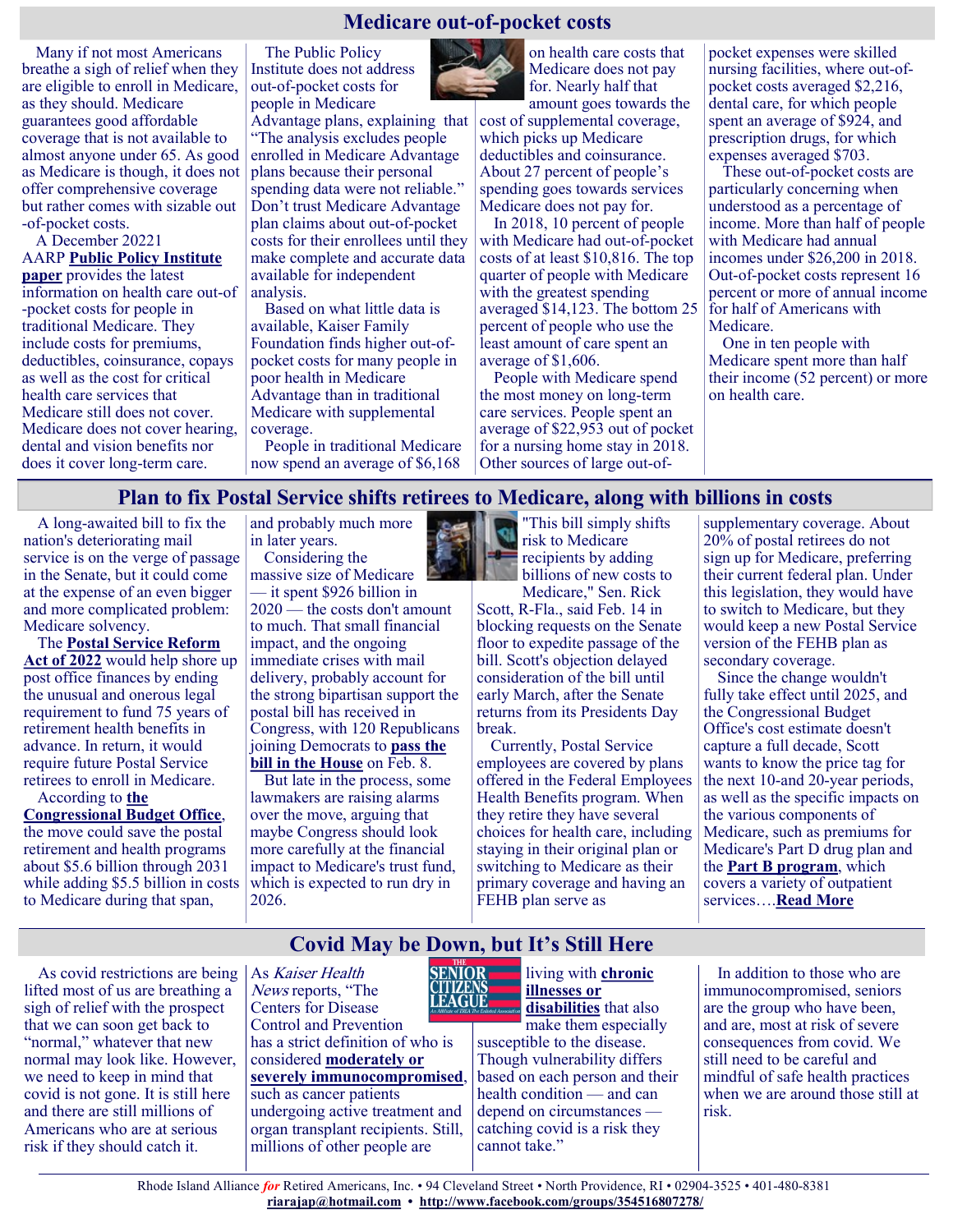#### **Congress cannot allow Medicare Advantage overpayments to continue**

 $0E$  $\circ$ 

To reduce spending and strengthen the Medicare Trust Fund, Congress cannot allow Medicare Advantage overpayments to continue a non-evidence based piece on payments to Medicare Advantage plans, which cost **[substantially](https://justcareusa.org/medpac-traditional-medicare-consistently-costs-less-than-medicare-advantage/)  [more per enrollee than](https://justcareusa.org/medpac-traditional-medicare-consistently-costs-less-than-medicare-advantage/)  [traditional Medicare](https://justcareusa.org/medpac-traditional-medicare-consistently-costs-less-than-medicare-advantage/)**, the **[Commonwealth](https://www.commonwealthfund.org/blog/2022/taking-stock-medicare-advantage-payment)** 

**[Fund](https://www.commonwealthfund.org/blog/2022/taking-stock-medicare-advantage-payment)** reported on the views of five experts. Some experts suggest that payment cuts might not be warranted. None mentioned the more than **[\\$100](https://khn.org/news/article/medicare-advantage-overpayments-cost-taxpayers-billions-researcher-says/)  [billion](https://khn.org/news/article/medicare-advantage-overpayments-cost-taxpayers-billions-researcher-says/)** in Medicare Advantage plan overpayments to date or the **[\\$600 billion in](https://khn.org/news/article/medicare-advantage-overpayments-cost-taxpayers-billions-researcher-says/)** 

**[overpayments](https://khn.org/news/article/medicare-advantage-overpayments-cost-taxpayers-billions-researcher-says/)** to Medicare Advantage projected over the next eight years.

The experts agree that the payment system creates "inefficiencies" and need to be more equitable and comprehensive. But, the experts did not agree on how to fix this serious issue. One expert believes that across the board cuts to Medicare Advantage should be as little as 2 percent, as Medpac has

suggested. Another expert saw value in a 4 percent reduction. Some experts appear to value Medicare

Advantage "efficiency," irrespective of whether efficiency delivers poor health outcomes. They disregard the data showing that lower spending on medical care in Medicare Advantage plans is in part attributable to inappropriate **[delays and denials](https://justcareusa.org/inappropriate-medicare-advantage-care-denials-appear-widespread/)  [of care and coverage](https://justcareusa.org/inappropriate-medicare-advantage-care-denials-appear-widespread/)**. They also disregard the evidence suggesting that Medicare Advantage plans deliver lower-value care to enrollees in **[poor health](https://justcareusa.org/high-proportion-of-people-flee-medicare-advantage-at-end-of-life/)**. In fact, there's no complete and accurate evidence, according to **[MedPac](https://justcareusa.org/dont-judge-a-medicare-advantage-plan-by-its-stars/)**, that would enable it to assess Medicare Advantage plan quality or innovations.

Experts who do not believe Medicare Advantage across-the board payment cuts are warranted likely do not agree with the following propositions:

 $\ddot{\bullet}$ Medicare Advantage plans should not be overpaid, even though **[overpayments are](https://justcareusa.org/its-time-to-stop-overpaying-medicare-advantage-plans/)** 

**[driving up Medicare](https://justcareusa.org/its-time-to-stop-overpaying-medicare-advantage-plans/)  [spending](https://justcareusa.org/its-time-to-stop-overpaying-medicare-advantage-plans/)**, eating into the Medicare Trust Fund and unleveling the playing field between Medicare Advantage plans and traditional Medicare.

- Medicare Advantage plans are delivering low-value care to significant numbers of people with Medicare with the **[greatest health care](https://justcareusa.org/people-with-serious-health-needs-more-likely-to-disenroll-from-medicare-advantage-plans/)  [needs;](https://justcareusa.org/people-with-serious-health-needs-more-likely-to-disenroll-from-medicare-advantage-plans/)** the data show that people with significant health care needs are leaving these plans at disproportionately high rates.
- Medicare Advantage plans should be penalized for failing to release **[complete](https://justcareusa.org/avoid-bad-medicare-advantage-plans/)  [and accurate](https://justcareusa.org/avoid-bad-medicare-advantage-plans/) encounter [data](https://justcareusa.org/avoid-bad-medicare-advantage-plans/)** as required by law.
- Medicare Advantage plans should be penalized for widespread **[inappropriate](https://justcareusa.org/inappropriate-medicare-advantage-care-denials-appear-widespread/)  [delays and denials of care](https://justcareusa.org/inappropriate-medicare-advantage-care-denials-appear-widespread/)**, which appear to be harming the health and well-being of enrollees.

The Commonwealth Fund experts were silent on a number of key issues relevant to Medicare Advantage payment. Their silence suggests they might think it's appropriate for Medicare Advantage plans to be rewarded with substantial funds for spending less on medical care, without knowing whether they are denying medically necessary care or delivering good health outcomes. Curiously, they only flagged the need to understand how Medicare Advantage plans spend money on additional benefits. How not one expert signaled a need for greater transparency and accountability in Medicare Advantage is curious.

Shockingly, the experts also did not address Medpac's lack of ability to assess quality in Medicare Advantage plans because of their failure to release complete and accurate encounter data or to distinguish one Medicare Advantage from another. (One of the experts is the chair of Medpac) While this paper focused on payments, payments should be tied to quality.

**Dear Marci:** *What happens if I enroll in Medicare late?*

Dear Marci,

I just realized I missed my Initial Enrollment Period to enroll in Medicare. What happens if I enroll in Medicare late? -Dan (Herman, MN)

Dear Dan,

If you missed your Initial Enrollment Period (IEP) and need to enroll in Medicare, you will have to enroll during either a **Special Enrollment Period (SEP)** or the **General Enrollment Period (GEP)** to enroll in Part B or Premium Part A unless you have limited income and savings and are eligible for a **Buy In**. If you are eligible for Premium-Free Part

A, you can enroll at any time. **Special Enrollment Period**

If you are eligible for the **[Part](https://medicarerights.us15.list-manage.com/track/click?u=1621f54a596f3717c22815356&id=1c2b96974e&e=88d22ba1fe)  [B SEP](https://medicarerights.us15.list-manage.com/track/click?u=1621f54a596f3717c22815356&id=1c2b96974e&e=88d22ba1fe)**, you can enroll in Medicare without penalty at any time while you have jobbased insurance and for eight months after you lose your job-based insurance or you (or your spouse) stop working, whichever comes first.

◆ If you are under 1@ Dear Marci 65, are Medicareeligible due to disability, and have job-based insurance through a family member's current work, you may also be entitled to the SEP if there are at least 100 employees at your family member's place of work.

# **General Enrollment Period**

- The GEP takes place January 1 through March 31 of each year. During this period, you can enroll in Medicare Part B or **[Part A if you have to pay](https://medicarerights.us15.list-manage.com/track/click?u=1621f54a596f3717c22815356&id=32a2dcfe45&e=88d22ba1fe)  [a premium for it.](https://medicarerights.us15.list-manage.com/track/click?u=1621f54a596f3717c22815356&id=32a2dcfe45&e=88d22ba1fe)**
- ◆ Enrolling during the GEP in 2022 means your coverage will start on July 1, 2022. Until that time, you will not be covered by Part B, although your Part A may start sooner if you **[qualify for](https://medicarerights.us15.list-manage.com/track/click?u=1621f54a596f3717c22815356&id=d40ccc4bb5&e=88d22ba1fe)  premium-[free Part A](https://medicarerights.us15.list-manage.com/track/click?u=1621f54a596f3717c22815356&id=d40ccc4bb5&e=88d22ba1fe)**.
- ◆ You may have to pay a Part B premium penalty depending on the amount of time between your IEP and your enrollment.

Let's talk about the **Part B premium [penalty.](https://medicarerights.us15.list-manage.com/track/click?u=1621f54a596f3717c22815356&id=27b9aa22a2&e=88d22ba1fe)** For each 12

-month period you delay Medicare Part B enrollment, you will have to pay a 10% Part B premium penalty (unless you are eligible for a SEP through jobbased insurance or are eligible for a **[Medicare Savings](https://medicarerights.us15.list-manage.com/track/click?u=1621f54a596f3717c22815356&id=3bcf83a7b9&e=88d22ba1fe)  [Program](https://medicarerights.us15.list-manage.com/track/click?u=1621f54a596f3717c22815356&id=3bcf83a7b9&e=88d22ba1fe)**). In most cases, you will have to pay that penalty every month for as long as you have Medicare. If you are enrolled in Medicare because of a disability and currently pay premium penalties, once you turn 65 you will no longer have to pay that premium penalty. If you have limited income and savings, you may be eligible for additional help. the **Medicare Savings Program (MSP) or Buy-in Program**. MSPs help pay your Medicare Part B premium costs and may also pay Medicare cost sharing and Part A premiums. **[Additional benefits](https://medicarerights.us15.list-manage.com/track/click?u=1621f54a596f3717c22815356&id=788fee37de&e=88d22ba1fe)  [of enrolling in an MSP](https://medicarerights.us15.list-manage.com/track/click?u=1621f54a596f3717c22815356&id=788fee37de&e=88d22ba1fe)** include:

Allowing you to enroll in  $\bullet$ Medicare Part B outside of usual enrollment periods (like the GEP)

- ◆ Eliminating your Part B late enrollment penalty if you have one
- Allowing you to enroll in Premium Part A outside of usual enrollment periods in some circumstance

So, if you have missed your IEP, but have limited income and assets and qualify for an MSP, you will be able to enroll in Part B at any time without incurring a late enrollment penalty. I recommend contacting your **[State Health Insurance](https://medicarerights.us15.list-manage.com/track/click?u=1621f54a596f3717c22815356&id=00e510a301&e=88d22ba1fe)** 

# **[Assistance Program \(SHIP\)](https://medicarerights.us15.list-manage.com/track/click?u=1621f54a596f3717c22815356&id=00e510a301&e=88d22ba1fe)** to

check if you qualify for an MSP in your state.

I hope this helps you learn what to expect as you enroll in Medicare late. Best of luck!

-Marci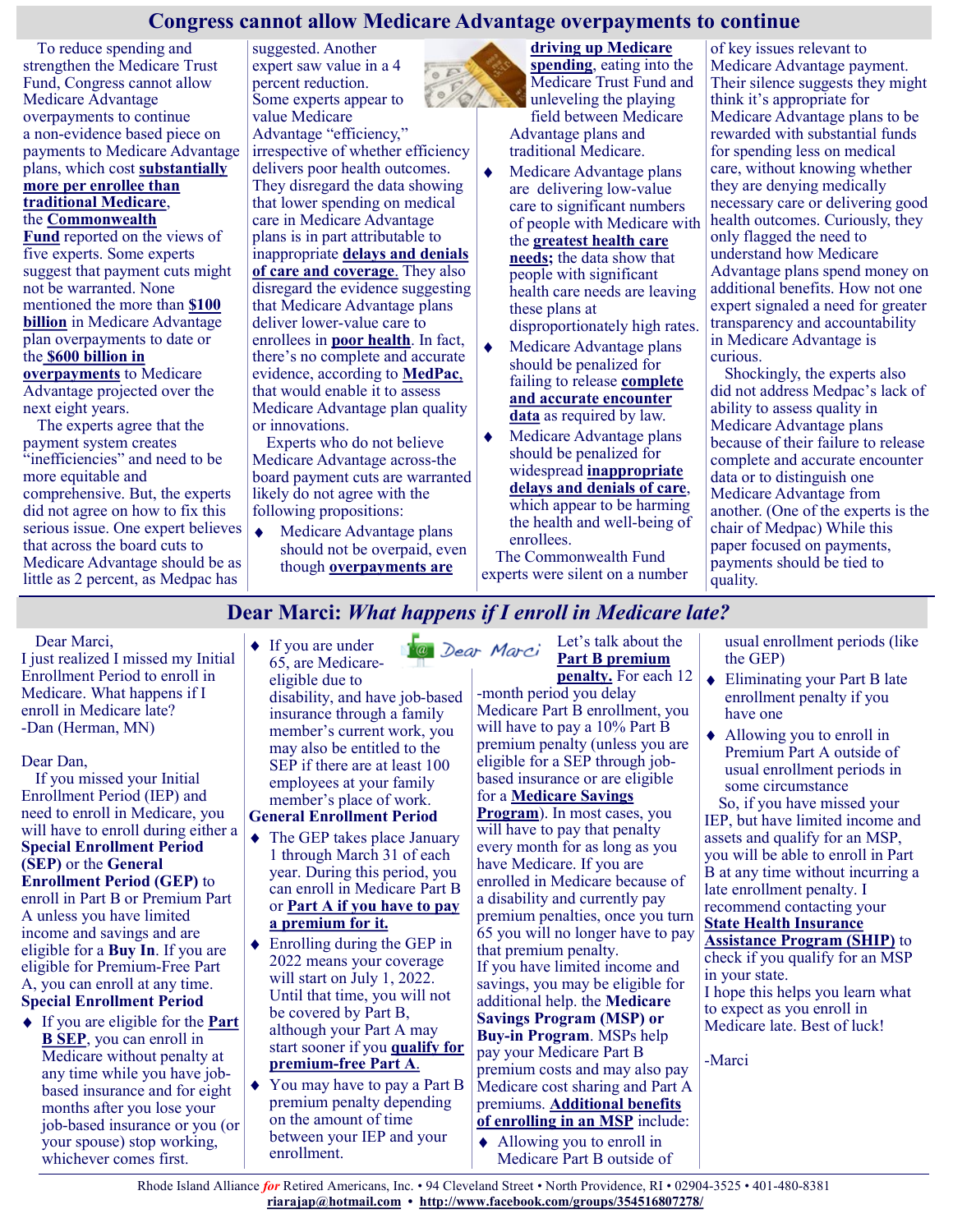## **Federal court strikes down part of HHS surprise billing rule**

WASHINGTON — A federal court on Wednesday struck down the Biden administration's interpretation of a controversial part of the federal law banning surprise medical bills.

Health care providers have **[filed several](https://www.statnews.com/2021/12/09/hospital-physician-lobbies-sue-biden-administration-over-surprise-billing-regulation/)  [lawsuits](https://www.statnews.com/2021/12/09/hospital-physician-lobbies-sue-biden-administration-over-surprise-billing-regulation/)** challenging how the Department of Health and Human Services created a mediation process for hospitals and doctors and insurers to settle disputes over out-of-network medical bills.

A federal court judge in Texas sided with Texas Medical Association, a trade association representing more than 55,000 physicians, and decided that HHS was mistaken in its decision to instruct mediators to give rates insurers and providers contracted with in the past extra weight compared with other factors.

"This decision is an important step towards restoring the fair and balanced process that Congress enacted to resolve surprise billing disputes between health insurers and physicians," said Diana Fite, immediate past president of the Texas Medical Association.

The legal dispute cuts to the heart of an issue that roiled Capitol Hill ahead of the law's passage in December 2020 what specific factors an arbitrator would be allowed to consider in mediating the disputes, and how much weight each of those factors should get. Lawmakers involved in drafting the bill have split on whether they think the Biden administration interpreted the law correctly. Senate health committee Chair Patty Murray



(D-Wash.) and House **Energy & Commerce** Chair Frank Pallone (D-N.J.) **[said they think the](https://energycommerce.house.gov/newsroom/press-releases/pallone-murray-voice-support-for-biden-administration-s-surprise-billing)** 

**[Biden administration's](https://energycommerce.house.gov/newsroom/press-releases/pallone-murray-voice-support-for-biden-administration-s-surprise-billing)  [interpretation is correct](https://energycommerce.house.gov/newsroom/press-releases/pallone-murray-voice-support-for-biden-administration-s-surprise-billing)**, but Ways & Means Chair Richard Neal (D-Mass.), Rep. Kevin Brady (R-Texas), and a **[bipartisan group of 152 other](https://wenstrup.house.gov/uploadedfiles/2021.11.05_no_surprises_act_letter.pdf)  [lawmakers](https://wenstrup.house.gov/uploadedfiles/2021.11.05_no_surprises_act_letter.pdf)** who prefer the more doctor- and hospital-friendly approach **[argued that](https://www.mcdermottplus.com/wp-content/uploads/2021/10/surprise-billing-regs-Neal-Brady-letter.pdf)  [lawmakers intended](https://www.mcdermottplus.com/wp-content/uploads/2021/10/surprise-billing-regs-Neal-Brady-letter.pdf)** for all factors to have the same weight. Pallone tweeted Wednesday night that the Texas court decision "ignores the clear letter

and intent" of the No Surprises Act, and wrote that the lawsuit will endanger patient protections and raise costs for consumers.

The patient protections in the law went into effect in January, but the mediations between

insurers and providers have not yet begun. The patient protections were not struck down by the Texas judge.

The American Hospital Association and American Medical Association filed a separate lawsuit as well, and a decision has not been made in that case.

HHS did not immediately respond to a request for comment.

The decision applies nationwide. If higher courts don't overturn the decision or pause implementation so appeals can play out, mediations will begin without the guidance that was struck down, said Capstone health care analyst Hunter Hammond.

#### **Rep. Davis Request H. R. 82 The Social Security Fairness Act Be Brought To Floor For Vote**

The Honorable Nancy Pelosi Speaker

U.S. House of Representatives Washington, D.C. 20515 February 15, 2022

Dear Speaker Pelosi, Leader McCarthy, Chairman Neal, and Ranking Member Brady:

We write to urge you to discharge H.R. 82, the Social Security Fairness Act, from the Ways and Means Committee and bring it to the House floor for a vote as soon as possible. Passing the Social Security Fairness Act will immediately benefit millions of retired police officers, federal employees, first responders, and other public servants. H.R. 82 has significant bipartisan support – of the more than 7,700 bills introduced this Congress, only 18 have more co-sponsors – and it's time for the House to vote.

The Social Security Fairness Act would remove both the Windfall Elimination Provision (WEP) and the Government

Pension Offset (GPO) from the Social Security Act. The WEP and the GPO have substantially reduced more than 2 million retired public sector employees' Social Security benefits, affecting about 4 percent of all Social Security beneficiaries. In 2020 the WEP reduced benefits for 48,697 Virginians and 99,640 Illinoisians1 and the GPO reduced benefits for 7,849 Virginians and 48,046 Illinoisians.2

When Congress passed the provisions in 1983, it intended to remove a "windfall" for retirees who spent time in jobs not covered by Social Security and also worked in other jobs where they did pay Social Security taxes. In practice, the two provisions dramatically reduce the benefit of low-paid public employees and create an inequity for those public sector employees who also spent time



1 CRS "Social Security: The Windfall Elimination Provision." Update November 16, 2021. Available at: **[https://sgp.fas.org/crs/](https://l.facebook.com/l.php?u=https%3A%2F%2Fsgp.fas.org%2Fcrs%2Fmisc%2F98-35.pdf%3Ffbclid%3DIwAR2xoCGGJzRoDS1LKP-Oy-gDSUdXTL0nmUxFR-cQ5WIjrN4ikA25PfZ5MAo&h=AT3vKBuTpGHOCIgy0Z4PV1ljOsq5ArzGbKwaaQSli-Z4tSzORBYpC45_2WaOHguasGNXqsN6fiN78P9YDXY-ULCyzcgmOpzHuSDGax)**

**[misc/98](https://l.facebook.com/l.php?u=https%3A%2F%2Fsgp.fas.org%2Fcrs%2Fmisc%2F98-35.pdf%3Ffbclid%3DIwAR2xoCGGJzRoDS1LKP-Oy-gDSUdXTL0nmUxFR-cQ5WIjrN4ikA25PfZ5MAo&h=AT3vKBuTpGHOCIgy0Z4PV1ljOsq5ArzGbKwaaQSli-Z4tSzORBYpC45_2WaOHguasGNXqsN6fiN78P9YDXY-ULCyzcgmOpzHuSDGax)-35.pdf**. 2 CRS, "Social Security: The

Government Pension Offset." Updated February 8, 2021. Available at: **[https://sgp.fas.org/](https://sgp.fas.org/crs/misc/RL32453.pdf?fbclid=IwAR07A_G3KfbDeyUOpT4XwwmibhEJjiA1gPIuel6R4L4onuxgyQvwTgUGWjk) [crs/misc/RL32453.pdf.](https://sgp.fas.org/crs/misc/RL32453.pdf?fbclid=IwAR07A_G3KfbDeyUOpT4XwwmibhEJjiA1gPIuel6R4L4onuxgyQvwTgUGWjk)**

Worse still, the WEP and GPO use arbitrary and regressive formulas to calculate their reductions to a retirees' benefits. The WEP reduces benefits for a retired worker with a public service pension by as much as \$498 per month in 2021. Since the WEP formula applies to the first bracket of the Social Security wage replacement formula, it causes a relatively large reduction in benefits to lower-paid workers. The GPO reduces Social Security benefits

for spouses or survivors who also earned a pension by up to twothirds of their monthly pension benefits. The decision to reduce spousal benefits by two-thirds was not based on any analysis, but an arbitrary amount decided in conference between the two chambers in 1983.

Bipartisan legislation to repeal the WEP and the GPO has been introduced in every Congress since at least 2001. Nearly 40 years after Congress passed these provisions, the 117th Congress should be the one to finally fix this long-standing inequity and protect the benefits of individuals who made careers out of public service by voting on and passing the Social Security Fairness Act.

Sincerely, Abigail D. Spanberger Member of Congress Rodney Davis Member of Congress

# **Interpreting Emojis**

Emojis are a crucial part of communication in texts and social media. You might even say they play a role in our social well-being. With thousands of individual characters, our messages to one another can now include hearts, rocket ships,

or cups of coffee. But here's the problem: Do we always understand the meaning of these emojis?

While a thumbs-up or middle finger emoji may be easy to decode, many characters often leave recipients guessing. In



interviewing Americans over the age of 55 in South Florida and conducting a similar online poll, we're able to outline what people do or don't understand about the most popular emojis on the market. Curious to see what's

being interpreted by older adults who live in **[55+ communities](https://www.greatseniorliving.com/living-options/55-plus-communities)** or who enjoy other **[senior living](https://www.greatseniorliving.com/living-options/)  [options](https://www.greatseniorliving.com/living-options/)**?

**[Continue reading to find](https://www.greatseniorliving.com/articles/interpreting-emojis)  [out.](https://www.greatseniorliving.com/articles/interpreting-emojis)**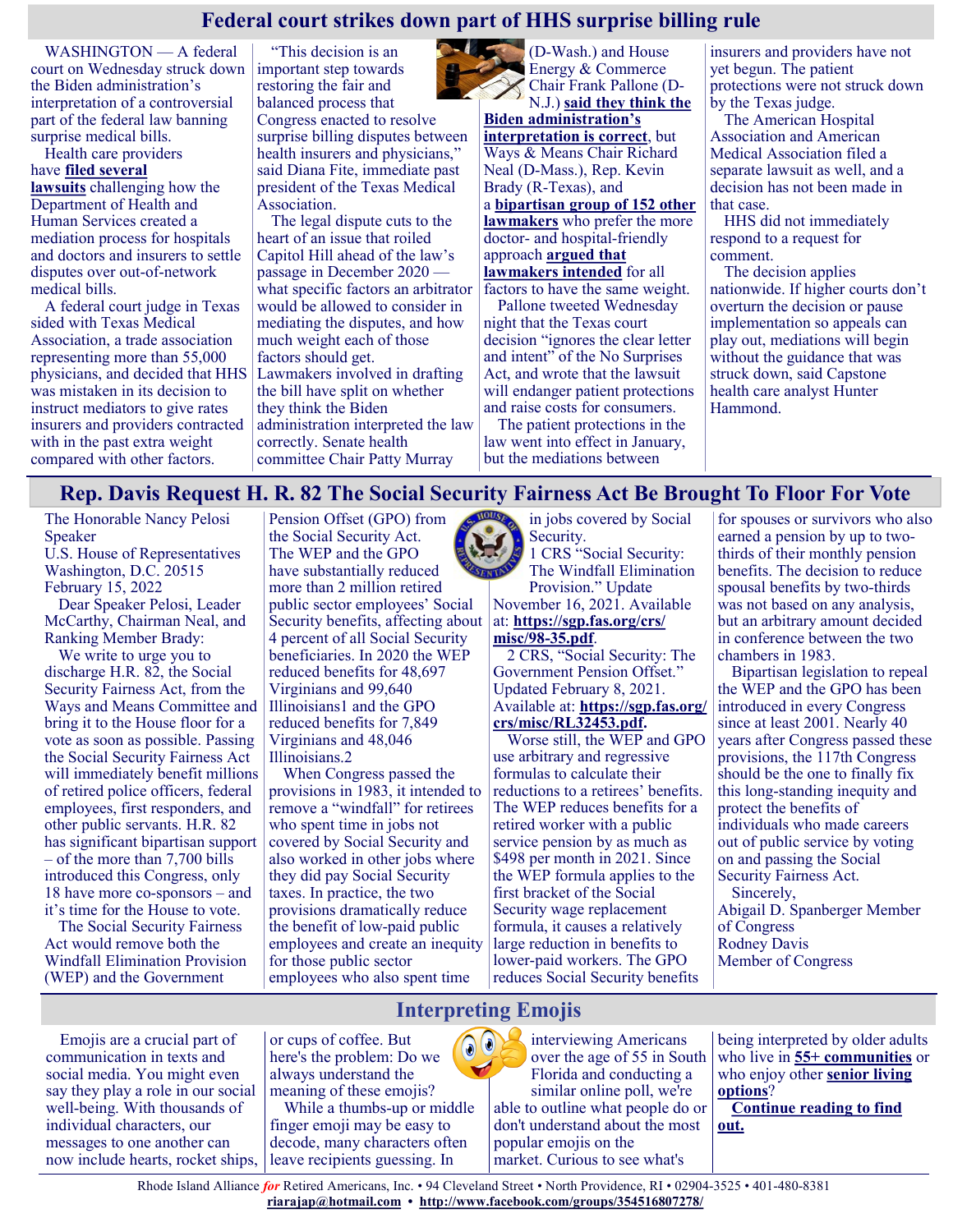#### **Should Medicare pay for a phone visit with your doctor?**

In this age of Covid-19, telehealth and phone visits have been increasing significantly for everyone. Phone visits can last 20 minutes or more. Should Medicare cover a phone visit and, if so, what should it pay?

Today, Medicare pays around \$27 for a 20-minute check-in phone visit and \$14 for a 5-10 minute phone visit. It could be less than what you pay a repairman to fix your refrigerator. But, believe it or not, it's on a par with what Medicare pays for an in-person visit to a primary care doctor.

Medicare pays a lot more for evaluation and management phone visits, \$55 for 5-10 minutes and \$89 for 11-20 minutes. It's also the same as what Medicare pays for the inperson visit.

In a story for **[Kaiser Health](https://khn.org/news/article/post-pandemic-billing-codes-physician-telehealth-virtual-checkup/)  [News,](https://khn.org/news/article/post-pandemic-billing-codes-physician-telehealth-virtual-checkup/)** Julie Appleby asks

whether Medicare should pay for these virtual visits. And, if so, should it pay as much for a phone call as for an in-person visit? To be sure, the doctors are taking the same amount of time with the patient on a call as inperson. But, is a phone call the same value to the patient as an in -person visit?

On one hand, if Medicare stops paying for phone checkups, providers are likely to stop reaching out to patients via phone. On the other hand, if Medicare pays at the same rate as an in-person visit for these phone visits, some experts worry that doctors are likely to spend more time on the phone than needed with patients, driving up health care costs.

Some believe that Medicare should pay for the phone call but not at the same rate as for an in-

person visit. That means that a "virtual check-in" would need a new billing code. And, then the

question becomes how to come up with a code that deters doctors from extending the fiveminute call to 11 minutes in order to get a higher fee?

Whatever Medicare pays for the visit, patients are expected to pay the 20 percent coinsurance unless they have supplemental coverage to pick up the cost.

Some doctors argue that some patients live in areas without broadband and cannot participate in a video visit. Their only alternative is a long drive to the doctor's office if Medicare won't cover the cost of a phone call.

But, then the question becomes whether Medicare should pay the same amount for a doctor's phone visit as for a phone visit with the physician's

assistant or a nurse practitioner. At the moment, Medicare pays the same rate regardless of which provider is on the call.

To keep doctors from using the phone visit code too often, Medicare won't pay for phone visits within seven days of an inperson or telehealth visit. It also won't pay for calls with patients who need to be seen in person by the doctor.

Medicare's coverage of evaluation and management phone visits is expected to end when the pandemic ends, most likely by next year. But, that could change if Congress or CMS decides it's appropriate to continue paying for these calls when doctors are diagnosing and determining the best treatment for their patients. That said, virtual check-in codes are now permanent.

#### **Biden to Propose Overhaul of U.S. Nursing Homes**

Minimum staffing levels will be a main feature of a major overhaul of U.S. nursing homes that President Joe Biden is expected to announce in his State of the Union speech Tuesday night.

Staffing levels are considered a critical marker for nursing home quality, but the pandemic has left many facilities short of nurses, nursing assistants and other workers who care for patients.

In addition to staffing requirements, Biden's **[plan](https://www.whitehouse.gov/briefing-room/statements-releases/2022/02/28/fact-sheet-protecting-seniors-and-people-with-disabilities-by-improving-safety-and-quality-of-care-in-the-nations-nursing-homes/)** will include 20 separate actions to improve nursing home quality. However, there won't be new sources of federal funding to pay for the changes.

"Overall, these are very positive developments," Harvard health policy professor David Grabowksi, who tracks longterm care, told the Associated Press. "If you ask the industry, they'll tell you this will put them out of business. If you ask an advocate, they'll say there's plenty of money in the system. I think the truth is probably somewhere in the middle."

Biden will also announce a \$500 million (nearly 25%) increase in the nursing home inspection budget as part of the plan.

"Despite the tens of billions of federal taxpayer dollars flowing to nursing homes each year, too many continue to provide poor, substandard care that leads to avoidable resident harm," the White House said in announcing its plan.

But nursing homes need more resources, not finger-pointing,

the head of a major industry group said in a **[statement](https://www.ahcancal.org/News-and-Communications/Press-Releases/Pages/Nursing-Home-Industry-Reacts-to-the-Biden-Administration%E2%80%99s-Nursing-Home-Reform-Plan.aspx)**.

"Additional oversight without corresponding assistance will not improve resident care." said Mark Parkinson, president of the American Health Care Association/National Center for Assisted Living. "To make real improvements, we need policymakers to prioritize investing in this chronically underfunded health care sector and support providers' improvement on the metrics that matter for residents."

"Long-term care was already dealing with a workforce shortage prior to COVID, and the pandemic exacerbated the crisis," Parkinson added. "We would love to hire more nurses and nurse aides to support the

increasing needs of our residents. However, we cannot meet additional staffing requirements when we can't find people to fill the open positions nor when we don't have the resources to compete against other employers."

A representative of nonprofit facilities also expressed concerns.

"**[Medicaid](https://www.medicaid.gov/medicaid/long-term-services-supports/institutional-long-term-care/nursing-facilities/index.html)**, the dominant payer of long-term care services, doesn't fully cover nursing homes' cost," Katie Smith Sloan, president of LeadingAge, told the AP. "Regulations and enforcement, even with the best intentions, just can't change that math," she said.

Social Security benefits can play an important part in your retirement plan. Understanding how those benefits are calculated can help you to determine when to take Social Security and how much you might receive. The minimum Social Security benefit calculation was developed to

help certain low-income workers boost their benefit amount. This calculation looks at years of coverage in place of someone's earnings to estimate how much they might receive from Social Security. For 2022, the special minimum benefit

 $\frac{1}{2}$   $\frac{3}{2}$   $\frac{3}{2}$   $\frac{3}{2}$   $\frac{3}{2}$  starts at \$45.50 for someone with 11 years **of coverage and goes to** \$950.80 for workers with 30 years of coverage **How Are Social Security Benefits Calculated?** For most people, **[Social](https://smartasset.com/retirement/social-security-calculator)  [Security benefits](https://smartasset.com/retirement/social-security-calculator)** are calculated **2022 Minimum Social Security Benefit**

based on lifetime earnings. Earnings are adjusted to account for increases or decreases in average wages since the year your earnings were received….**[Read More](https://www.msn.com/en-us/money/retirement/2022-minimum-social-security-benefit/ar-AAUwHLD?ocid=SK2DDHP)**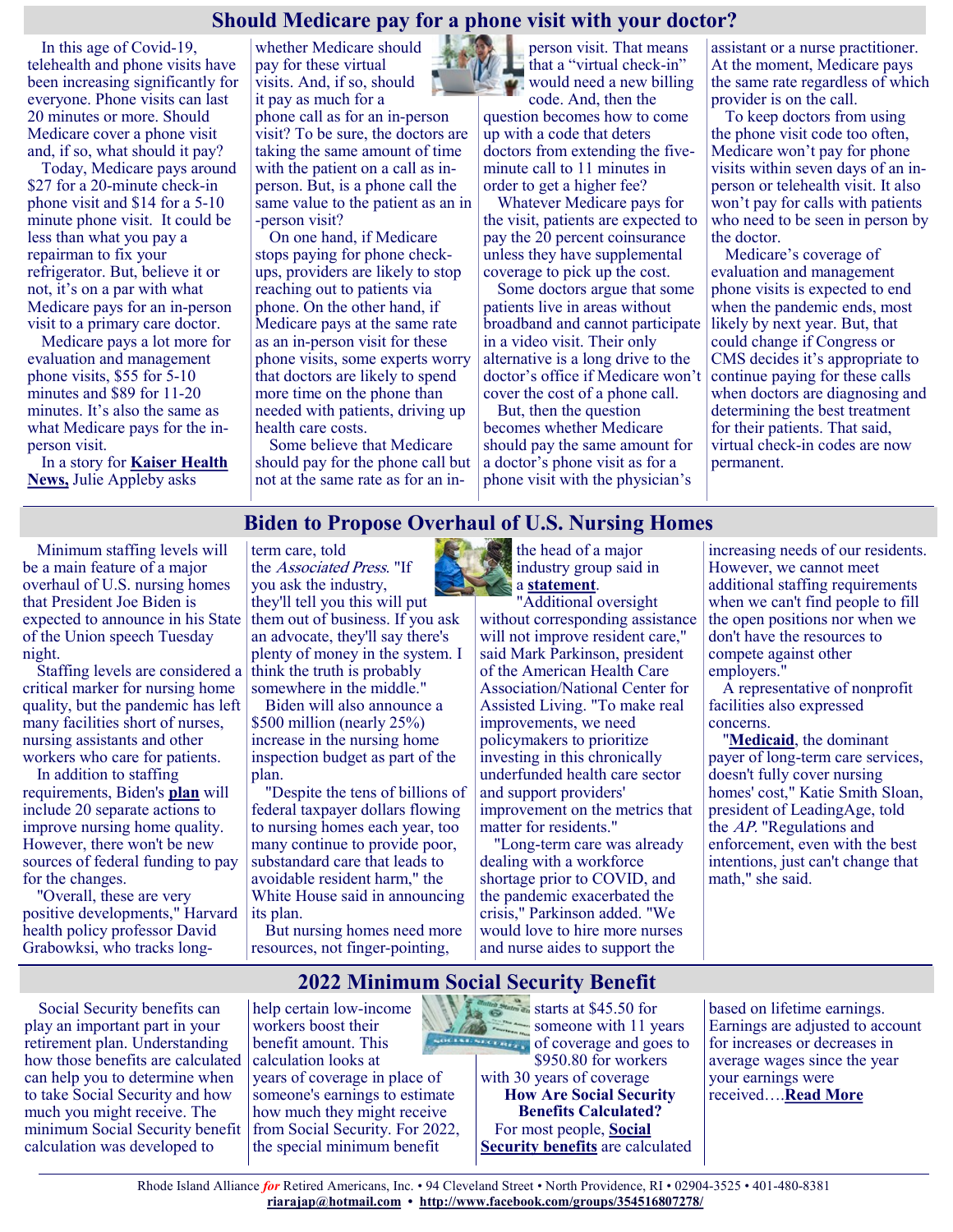# **RI ARA HealthLink Wellness News** HealthLink Wellness



# **Could Common Blood Pressure Meds Help Curb Pancreatic Cancer?**

(HealthDay News) -- Pancreatic cancer is notoriously difficult to treat and beat, but new research suggests that commonly prescribed high blood pressure drugs may boost survival in patients. Known as angiotensinconverting enzyme inhibitors (**[ACE inhibitors](https://medlineplus.gov/ency/patientinstructions/000087.htm)**) and angiotensin receptor blockers (**[ARBs](https://www.uofmhealth.org/health-library/pl1009)**), those who took them saw slight bumps in survival.

Folks with **[pancreatic](https://www.cancer.org/cancer/pancreatic-cancer.html)  [cancer](https://www.cancer.org/cancer/pancreatic-cancer.html)** who took an ARB had a 20% lower risk of dying during the study period, and those taking ACE inhibitors saw a 13% reduction in their risk of dying when compared to people with the cancer who were not taking these blood pressure medications.

"We don't see results that are a whole lot better with chemotherapy for pancreatic cancer," said study author Scott Keith, an associate professor of biostatistics at Thomas Jefferson

University in Philadelphia. "These are inexpensive medications, have a low side-effect profile, are widely available, and very well could improve survival of people with pancreatic cancer."

Despite this promise, the study authors and other experts caution that it's way too early to suggest that all people with pancreatic cancer start taking these medications in hopes of gaining a survival edge.

The new study wasn't designed to say how, or even if, these drugs improve survival. "In vitro and in vivo studies have suggested that these drugs may improve the

way **[chemotherapy](https://www.cancer.org/treatment/treatments-and-side-effects/treatment-types/chemotherapy.html)** works or change the way that tumors are constructed to slow their growth," Keith said.

More research is still needed to understand any potential mechanisms. Study author Vittorio Maio



have real evidence that something works one way or the another, and we can't prove that

these medications have a really substantial effect yet, so it's not prudent to make

recommendations that will create false hope for patients." Maio is the managing director of the Asano-Gonnella Center for Research in Medical Education and Health Care at Thomas Jefferson University.

For the study, the research team tapped into a database of 3.7 million people in northern Italy that included more than 8,150 people with pancreatic cancer. Close to half of the patients with pancreatic cancer were also taking ACE inhibitors or ARBs to control high blood pressure.

About 86% of the people with pancreatic cancer died within 6.4 months of their diagnosis. Folks taking blood pressure

medications lived longer than those who weren't, the study found. The lower risk associated with ACE inhibitors diminished after three years, while the lower risk associated with ARBs remained.

What's more, the risk reduction seen in people taking ARBs was even greater if they also had surgery for their cancer, the study showed.

Now it's time for a large-scale trial where some people with pancreatic cancer take ACE inhibitors or ARBs and others take a placebo or dummy pill, the researchers suggested.

"We need to get to a point where we have more than just a signal, but can provide a really firm estimate of how long pancreatic cancer patients will survive, on average, versus people who don't take these medications," Maio said….**[Read](https://consumer.healthday.com/2-23-could-common-blood-pressure-meds-help-curb-pancreatic-cancer-2656710608.html)  [More](https://consumer.healthday.com/2-23-could-common-blood-pressure-meds-help-curb-pancreatic-cancer-2656710608.html)**

#### **Getting Rid of Meat in Your Diet May Lower Cancer Risk**

People who go meat-free, or at  $|$  and low-meat diets are least put limits on it, may have lower risks of some of the most common cancers, a new, large study suggests.

British researchers stressed that their findings do not prove definitively that **[vegetarian/](https://www.cedars-sinai.org/blog/is-vegetarian-or-vegan-diet-healthy.html) [vegan diets](https://www.cedars-sinai.org/blog/is-vegetarian-or-vegan-diet-healthy.html)** cut people's cancer risks. In fact, there was evidence that body weight may explain some of the benefits.

But the findings, based on more than 470,000 people, do strengthen the case that no-meat

at least associated with lower cancer risks. They also suggest that

the relationship varies depending on the type of cancer, said lead researcher Cody Watling, of the University of Oxford.

One finding reinforced what past research has shown: Less meat was related to a lower risk of **[colon cancer](https://www.cdc.gov/cancer/colorectal/basic_info/what-is-colorectal-cancer.htm#:~:text=Colorectal%20cancer%20is%20a%20disease,the%20colon%20to%20the%20anus.)**.

People who adhered to a "lowmeat" diet (5 or fewer servings



of red meat or poultry per week) had a 9% lower risk of colon cancer, versus people who ate meat more often.

"We know from previous evidence that a high intake of processed meat, and red meat, is associated with a higher risk of colorectal cancer," Watling said.

In fact, groups such as the World Cancer Research Fund and the American Cancer Society already advise people to limit red and processed meat to curb the risk of colon cancer.

With two other common cancers -- breast and prostate - the potential effects of diet have been less clear.

Watling's team found that a vegetarian or vegan diet seemed protective against breast cancer, but only among postmenopausal women. Their risk of the disease was 18% lower, versus postmenopausal women who ate meat more than five times per week…. **[Read More](https://consumer.healthday.com/2-24-getting-rid-of-meat-in-your-diet-may-lower-your-cancer-risk-2656758076.html)**

#### **Fewer Breast Cancers May Be 'Overdiagnosed' by Mammograms Than Thought**

Screening mammograms can lead to overdiagnosis of breast cancer, but a new study finds it happens less often than experts have thought.

Researchers estimated that about 15% of breast cancers caught through

routine **[mammography](https://www.cdc.gov/cancer/breast/basic_info/mammograms.htm)** 

**[screening](https://www.cdc.gov/cancer/breast/basic_info/mammograms.htm)** are overdiagnoses - meaning the tumors would never have caused harm if they had not been detected.

The figure suggests those diagnoses are about half as common as some previous, widely reported studies have estimated.

"The good news is, it's less common than we'd thought," said Dr. Katrina Armstrong, of Massachusetts General Hospital in Boston.

She's co-author of an editorial published with the study March 1 in the Annals of Internal



The problem with **overdiagnosed cancers,** Armstrong explained, is that they lead to unnecessary treatment, and the side effects and emotional toll that go with it.

> Still, the odds of that happening are low for any one woman undergoing breast cancer screening.

According to Armstrong, about 7 in 1,000 women are diagnosed with breast cancer via mammography screening. So based on the new estimate, roughly 1 in 1,000 women who undergo screening will be diagnosed with a cancer that would never have caused problems….**[Read More](https://consumer.healthday.com/2-29-fewer-breast-cancers-may-be-over-diagnosed-on-mammograms-than-thought-2656776509.html)**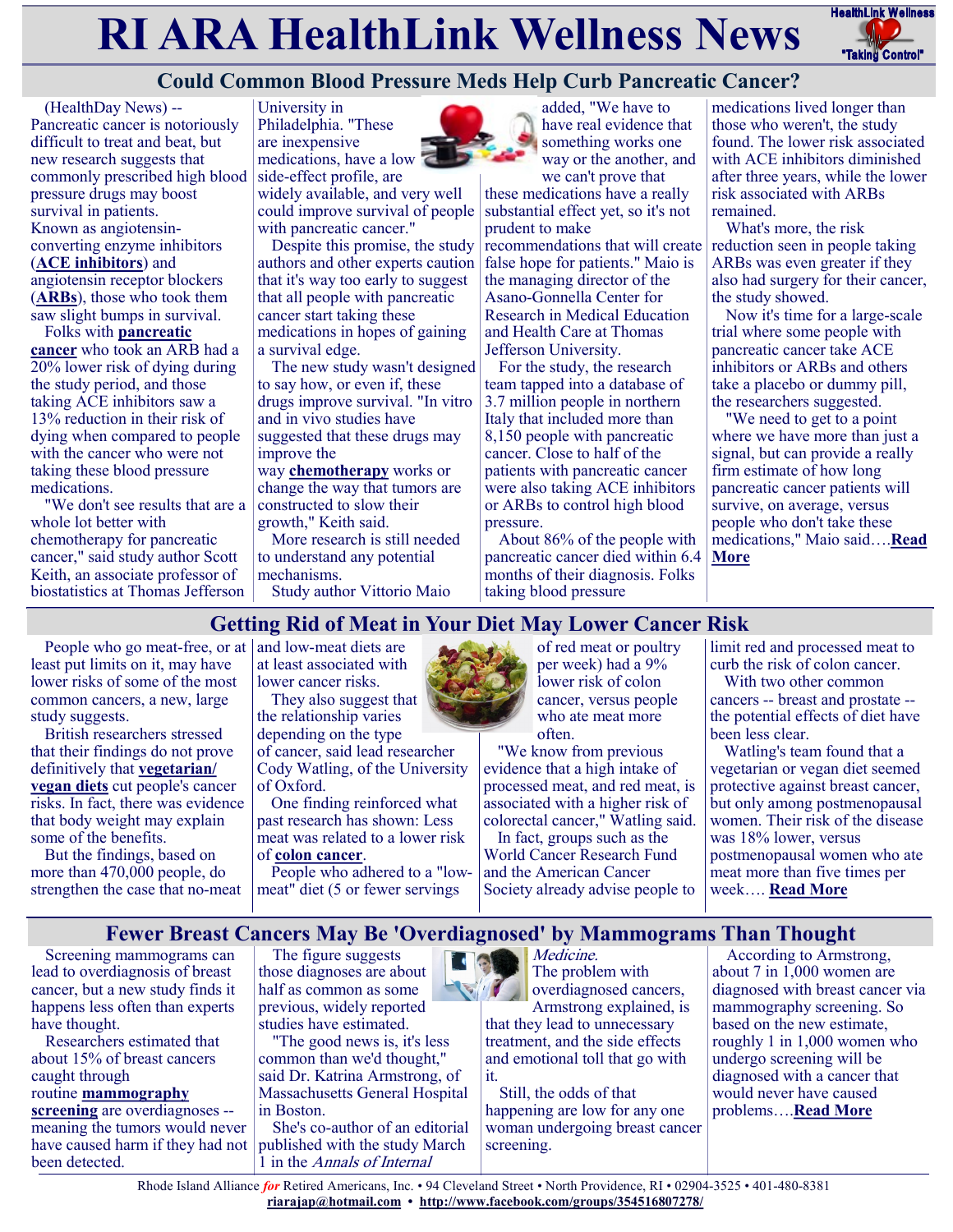#### **Researchers May Be Close to a Cure for Type 1 Diabetes**

Science could be well on its way to a cure for **[type 1](https://www.mayoclinic.org/diseases-conditions/type-1-diabetes/symptoms-causes/syc-20353011)  [diabetes](https://www.mayoclinic.org/diseases-conditions/type-1-diabetes/symptoms-causes/syc-20353011)**, as researchers hone transplant therapies designed to restore patients' ability to produce their own insulin, experts say.

At least one patient — a 64-year -old Ohio man named **[Brian](https://www.nytimes.com/2021/11/27/health/diabetes-cure-stem-cells.html)  [Shelton](https://www.nytimes.com/2021/11/27/health/diabetes-cure-stem-cells.html)** — can now automatically control his insulin and blood sugar levels without the need for medication, following a **[transplant](https://www.jci.org/articles/view/158305)** of experimental pancreatic stem cells.

Shelton's therapy isn't a perfect cure. He must take a heavy dose of immunesuppressing drugs to keep his body from rejecting the transplant, and those drugs pose their own health hazards.

But the therapy created by **[Vertex](https://www.vrtx.com/research-development/pipeline/type-1-diabetes/)  [Pharmaceuticals](https://www.vrtx.com/research-development/pipeline/type-1-diabetes/)** could provide immediate relief to thousands

who are lined up for a pancreas transplant because their type 1 diabetes has progressed to the point where it's lifethreatening, said Sanjoy Dutta, chief scientific officer for JDRF International.

Some of these folks are suffering hypoglycemic shock and landing in an emergency room multiple times a month, while others have developed resistance to the insulin shots or other diabetes medications that have helped keep them alive.

"Today, there are probably 5,000 to 10,000 people or more cued up for pancreatic or islet transplantation, but they're not going to get it because there's not enough supply," Dutta said.

Researchers next plan to test Shelton's first-generation cure on 17 people, to start gathering short- and long-term data on safety and effectiveness, said Dr. become severe in short order.

Yogish Kudva, a type 1 diabetes researcher with the Mayo Clinic in Rochester, Minn.

"The first goal is to do this at multiple centers. They've only reported one patient at this point," he said. "They want to do 17 people and probably have the same approach in all 17."

Vertex and other pharmaceutical companies are also surging forward to the next generation, looking at ways to further improve these stem cell therapies so they would require less immune suppression — or even none at all, Dutta and Kudva said.

Type 1 diabetes occurs when the body's immune system turns against the cells in the pancreas that produce insulin, called beta cells. When enough beta cells have been destroyed, diabetic symptoms appear and can

Thus, these stem cell transplants have to overcome not only the autoimmune disorder that caused type 1 diabetes, but also the immune response that causes the body to try to reject transplants as foreign invaders.

Two approaches under investigation involve coating the transplanted cells in a capsule that protects them from the immune system, experts said.

These capsules would allow nutrients and oxygen to come in and feed the cells, but prevent larger immune system cells from attacking the transplants, Dutta and Kudva said.

Unfortunately, a clinical trial by the pharmaceutical company ViaCyte involving fully encapsulated cells planted just under the skin did not prove successful, Kudva said.….**[Read](https://consumer.healthday.com/type-1-diabetes-2656660912.html)  [More](https://consumer.healthday.com/type-1-diabetes-2656660912.html)**

#### **Allergy Season Is Near: Be Prepared**

(HealthDay News) -- Spring allergies are a perennial annoyance, but if you're focusing on the pandemic, they still could catch you by surprise, an expert says.

"People still have COVID on their minds," said Dr. Mark Corbett, president of the American College of Allergy, Asthma and Immunology.

"They might not be thinking about spring allergies, so symptoms could sneak up on them," Corbett said in a college news release.

"One of the most important tools for battling spring allergies is to get ahead of symptoms," he advised. "Begin taking your allergy medications two to three weeks before your itching and sneezing normally start to occur. And be aware that, thanks to climate change, symptoms may appear even earlier than normal."

Both COVID-19 and spring allergies can cause symptoms such as cough, fatigue and headache. But COVID - especially the **[Omicron](https://www.cdc.gov/coronavirus/2019-ncov/variants/omicron-variant.html)  [variant](https://www.cdc.gov/coronavirus/2019-ncov/variants/omicron-variant.html)** -- can cause more nasal congestion, runny nose,

symptoms of a sinus infection, while allergies rarely cause a fever.

If you think you might have COVID-19, get tested as soon as possible. If it's not COVID-19 and your symptoms have been dragging on for a while, get tested for seasonal allergies, Corbett advised. It's important to know

your **[allergy triggers](https://acaai.org/allergies/allergic-conditions/seasonal-allergies/)** so you can treat them properly.

sneezing, postnasal drainage and allergic to pollen, Corbett said. You may be tempted to open your windows to bring fresh spring air into your home or car, but that's a bad idea if you're

Instead, you should use air conditioning in both your home and car to keep pollen out.

See your allergist early in the season. A doctor can offer a number of ways to treat your allergy symptoms. Corbett said one of the best treatments is immunotherapy, which uses injections or pills to target your specific allergy triggers and can greatly reduce the severity of your symptoms.

Allergy shots and pills can also prevent the development of **[asthma](https://www.cdc.gov/asthma/faqs.htm)** in some children with seasonal allergies, according to Corbett.

# **Getting Active Can Keep Those 'Senior Moments' at Bay**

Want to preserve all those precious memories, including your first kiss and how you felt the first time you got behind the wheel of a car?

If you do, start moving: New research shows that when sedentary older adults started to exercise, they showed improvements in episodic memory, or the ability to vividly recall meaningful moments and events.

These benefits were most pronounced among folks who weren't experiencing

any **[memory loss](https://medlineplus.gov/ency/article/003257.htm#:~:text=Memory%20loss%20(amnesia)%20is%20unusual,can%20get%20worse%20over%20time.)** yet, but everyone saw some benefit when they exercised consistently several times a week.

Episodic memory is the first to show changes in people living with Alzheimer's disease, said Dr. Neelum Aggarwal, a neurologist at Rush Alzheimer's Disease Center in Chicago, who was not involved in the new study.

"As episodic memory is often tested in the physician office and is a complaint that is often cited

by patients ... having a treatment plan that includes exercise is a **Propositive and empowering** 

way for patients to take care of their physical and brain health," she noted.

"**[Walking](https://www.healthinaging.org/tools-and-tips/tip-sheet-walking-older-adults)** is the most underrated form of aerobic exercise, yet for many persons, is accessible, free to do and has multiple benefits beyond physical movement, namely reducing stress and enhancing well-being — all of which are important for brain health,"

Aggarwal said.

And you don't have to exercise every day, the study authors noted.

"Exercising for three times a week was enough to see a benefit, and it looks like it takes about four months to reap these benefits in episodic memory," said lead study author Sarah Aghjayan. She is a clinical and biological health psychology PhD student in the Kenneth P. Dietrich School of Arts and Sciences at the University of Pittsburgh….**[Read More](https://www.usnews.com/news/health-news/articles/2022-02-21/getting-active-can-keep-those-senior-moments-at-bay)**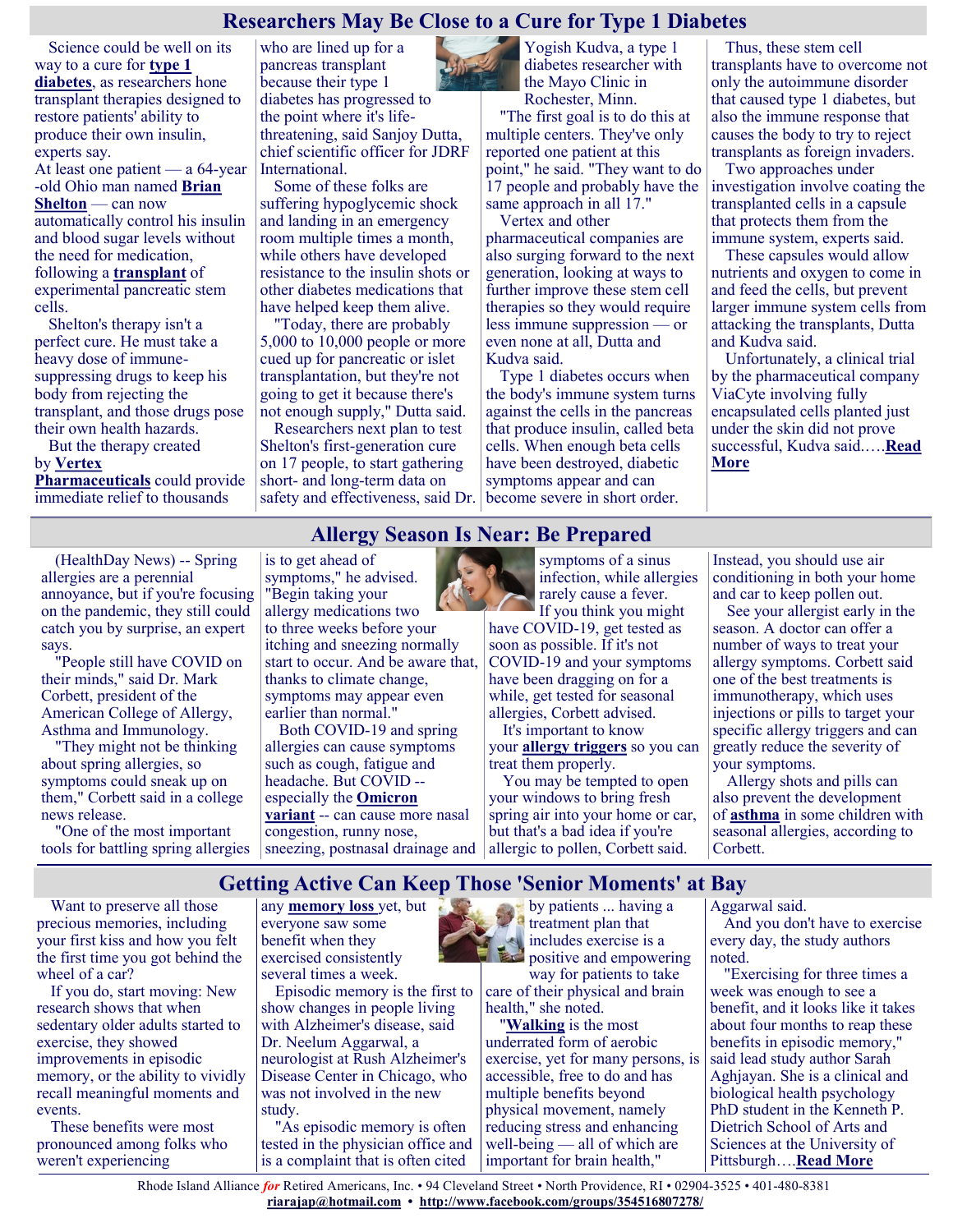#### **Sudden Reaction to a Food? It Could Be Adult-Onset Allergy**

You bite into an apple and suddenly your mouth starts tingling. Or you eat shrimp for dinner and get hives.

You're not a kid and you've been able to eat these foods your whole life, so what's going on?

A number of conditions could be the cause, but one is adultonset food allergies. That's becoming allergic -- sometimes seriously so -- after reaching adulthood.

Researchers don't know for sure why some people become allergic to certain foods after adulthood, but there are several theories about triggers as well as possible remedies.

"There's so many food conditions, and it's so important to really understand what you have because you want to know how to manage it, and some of them actually have treatments," said Dr. Ruchi Gupta, director of the Center for Food Allergy and

Asthma, part of Institute for Public Health and Medicine at Northwestern University Feinberg School of Medicine in Chicago.

More than 50 million Americans have food allergies, which happen when a person's immune system overreacts to something in a food, according to the American College of Allergy, Asthma and Immunology (ACAAI).

That includes about 10% of adults, according to Gupta's **[own](https://jamanetwork.com/journals/jamanetworkopen/fullarticle/2720064)  [research](https://jamanetwork.com/journals/jamanetworkopen/fullarticle/2720064)**. Some allergies carried over from childhood, but nearly half of those began during adulthood. About 38% in the 2019 study of 40,000 people reported having a severe reaction to food that sent them to the emergency room.

While you can be allergic to anything, nine substances cause 90% of food allergies: peanuts, tree nuts, milk, egg, shellfish, fin Among adults, shellfish allergy is the most common, affecting almost 3%, said

#### Gupta. **Life changes a trigger**

Though allergies tend to run in **[families](https://share.upmc.com/2019/01/seasonal-allergies/)**, among many reasons researchers have identified for new allergies in adulthood is a change in environment. Maybe you've moved and are being exposed to different allergens, which trigger your immune system.

A viral or bacterial infection could also flip that switch.

Hormones can be a catalyst, too, especially in women. It's not uncommon to develop food allergies during puberty, pregnancy or menopause.

"Allergies are a little bit higher in adulthood in women, and we don't quite understand the mechanism yet, but it may have to do with changes in our

fish, soy, wheat and sesame. hormones," said Dr. Tania Elliott, an ACAAI spokesperson and faculty member at NYU Langone Health in New York City.

Some women may experience worsening allergy systems during different phases of their menstrual cycles, she said.

Another possible cause: Certain medications or alcohol can change gut acidity, so the body stops breaking down certain foods the way it once did, Elliott said.

That triggers what's called an IgE-mediated immune response, which Elliott described as "a fancy term for saying that our body is reacting abnormally to something that naturally occurs in the environment."

That natural reaction triggers the body to release chemicals, including histamine, which can cause itching, redness, swelling and dilation of blood vessels, Elliott said.….**[Read More](https://consumer.healthday.com/2-24-sudden-reaction-to-a-food-it-could-be-adult-onset-allergy-2656750008.html)**

#### **Early Menopause May Raise a Woman's Odds for Dementia**

Women who enter menopause early may be more likely to develop dementia later in life, new research indicates.

During **[menopause,](https://www.nia.nih.gov/health/what-menopause)** production of the female sex hormone estrogen drops dramatically and a woman's periods come to an end. While women typically enter menopause in their early 50s, many do so earlier — either naturally or due to a medical condition or treatment such as a hysterectomy (removal of the uterus). This large study found

that women in the U.K. who entered menopause before age 40 were 35% more likely to develop **[dementia](https://medlineplus.gov/dementia.html)** later in life than women who started menopause around age 50.

What's more, women who entered menopause before age 45 were 1.3 times more likely to develop dementia before their 65th birthday, the new study



showed. "Women with early menopause may need a close monitoring of their

cognitive decline in clinical practice," said study author Dr. Wenting Hao, a Ph.D. candidate at Shandong University in Jinan, China.

The higher risk for dementia may be due to the sharp **[estrogen](https://www.hopkinsmedicine.org/health/conditions-and-diseases/estrogens-effects-on-the-female-body#:~:text=Estrogens%20are%20a%20group%20of,small%20amounts%20of%20the%20hormones.)** drop that takes place during menopause, Hao said.

"Estrogen can activate cellular antioxidants such as glutathione, reduce ApoE4, the most common genetic risk factor in the pathogenesis of dementia, and reduce amyloid plaque deposition in the brain," she explained.

The build-up of amyloid plaques in the brain is one of the hallmarks of Alzheimer's disease, the most common type of dementia….**[Read More](https://consumer.healthday.com/dementia-2656776763.html)**

#### **Newly Diagnosed With A-Fib? Here Are Your Options**

If you've been told you have the heart rhythm disorder known as **[atrial fibrillation](https://www.heartfoundation.org.nz/your-heart/hearthelp/atrial-fibrillation/living-with-af)** (a-fib), you need to take it seriously, an expert emphasizes.

"While a-fib itself isn't lifethreatening, it can lead to a blood clot forming in the heart," said Dr. Christopher Rogers. He is a cardiac electrophysiologist with Penn State Health Medical Group–Berks Cardiology.

"If a blood clot leaves the heart and goes to the brain, it can cause a **[stroke](https://www.stoptheclot.org/about-clots/afib-2/)**," he explained in a Penn State news release.

Rogers also noted that a-fib "is a progressive disease, and as it advances, it's harder to treat.

That's why we recommend people get diagnosed and treated sooner than later." Medications are often

the first line of treatment and typically involve blood thinners to help prevent blood clots from forming, as well as medications to control heart rhythm.

But medications alone may not be enough to manage a-fib in some people, so minimally invasive electrophysiology procedures may be needed. Rogers outlined three of the most common ones: **[Cardioversion](https://www.hopkinsmedicine.org/health/treatment-tests-and-therapies/electrical-cardioversion#:~:text=Cardioversion%20is%20a%20procedure%20used,and%20even%20sudden%20cardiac%20death.)**. It uses electric current delivered through paddles on the chest and

sometimes the back to "shock" the heart into a normal rhythm.

**[Ablation](https://www.hopkinsmedicine.org/health/treatment-tests-and-therapies/atrial-fibrillation-ablation#:~:text=Ablation%20is%20a%20procedure%20to,The%20heart%20has%204%20chambers.)**. It's a procedure where the heart tissue that causes a-fib is disabled. A catheter is inserted through the groin and threaded up to the left atrium, the chamber of the heart where a-fib typically originates. It typically takes three months to determine if ablation has been effective. "Initial procedures carry a success rate of about 80%," Rogers said, but some patients may need more than one ablation for successful treatment. **[Watchman.](https://www.midmichigan.org/conditions-treatments/cardiovascular/specialized-programs/watchman/)** Another option is a small quarter-sized implant that's

inserted into the left atrial appendage of the heart, where blood clots most often form. "People with Watchman can eventually discontinue blood thinners and still have the same level of protection from clotting," Rogers said.

Procedures to treat a-fib are elective, so patients considering them should talk with their health care provider and weigh the benefits and risks, he advised.

People with weaker hearts, chronic and persistent a-fib or enlarged hearts may have less chance of a successful outcome, Rogers noted.